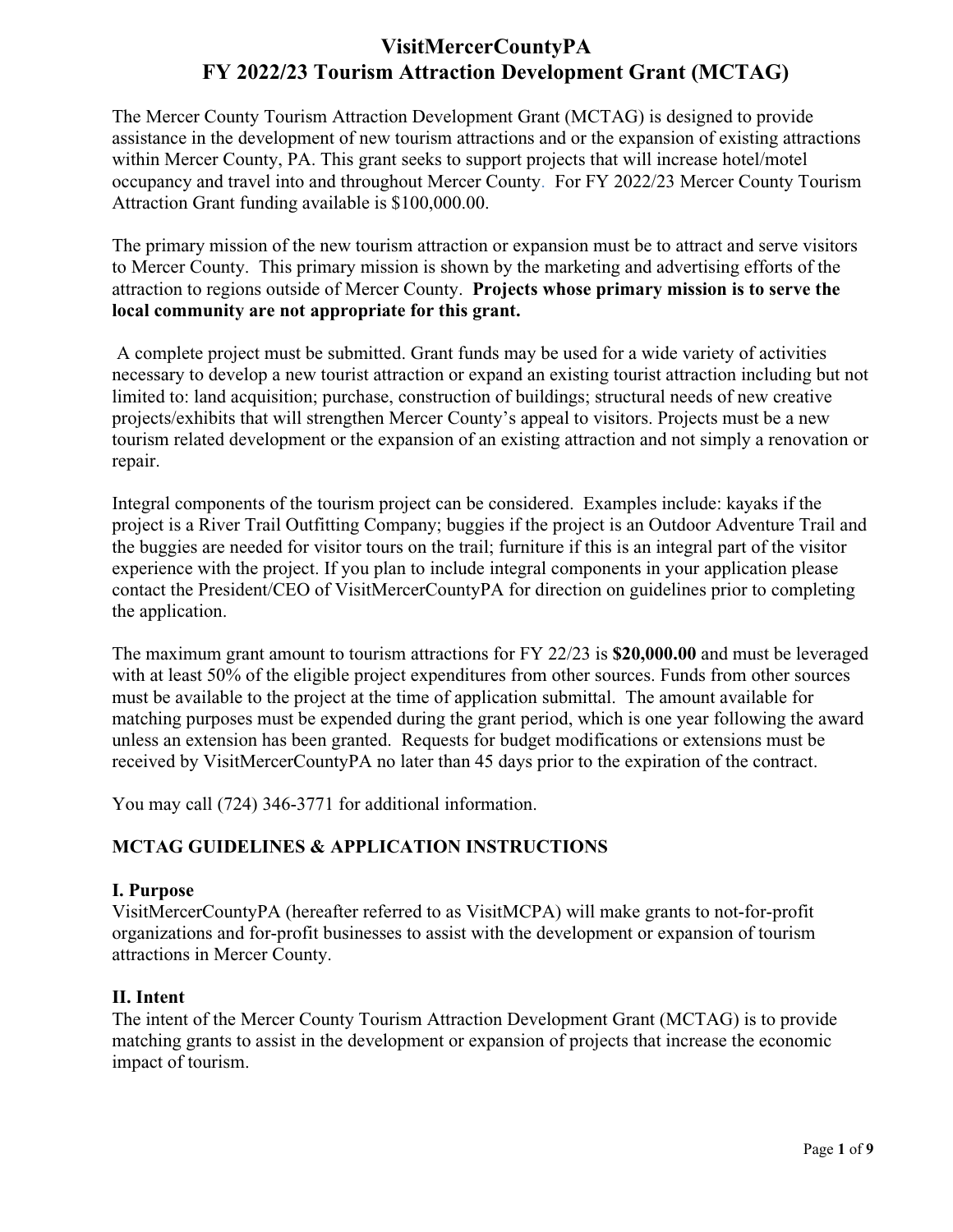# **III. Funding (FY 2020/21)**

MCTAG grants to tourism attractions shall not exceed \$20,000.00 for FY 2022/23. In most instances a limit of \$20,000.00 is available to for-profit tourism attractions. After one or several requests from for-profit tourism attractions total \$20,000.00 only exceptional projects bringing in significant additional visitors will be considered. Non-profit tourism attractions such as Hiking & Biking Trails, Water Trail and similar non-profit Tourism attractions may submit ongoing applications totaling up to \$20,000.00 each (no more than three in a five-year period).

# **IV. Eligible Applicants**

To qualify for the MCTAG, an Applicant must be:

a. A not-for-profit organization or for-profit corporation or business developing or expanding a tourism attraction in Mercer County, PA.

b. A grantee must be a member of VisitMCPA prior to disbursement of funds

## **V. Application Procedures**

A. VisitMCPA shall supply interested entities with Application Guidelines upon request. Applications will be accepted twice during the fiscal year. Deadline for the first round of applications is Oct. 31, 2022 with awards granted in Nov. 2022. \$50,000.00 will be available in the first round. The deadline for the second round of applications is Feb. 28, 2023 with awards granted in March 2023. \$50,000.00 will be available in the second round. Any application not funded in the first round will be considered for the second grant cycle.

An application will be considered delivered on the date it is postmarked or delivered to: VisitMCPA, 50 North Water Ave. Sharon, PA 16146.

B. Pre-Application Screening – Potential applicants are strongly encouraged to submit a brief preapplication discussing their proposed project. A response to the pre-application encouraging or discouraging a formal application will be communicated to the applicant within 30 days. This screening is to provide guidance. The decision on whether to proceed or not proceed with a formal application rests totally with the applicant.

# **VI. Review of Applications**

Within 15 business days after Visit MCPA receives the application, the President/CEO shall notify the Applicant whether, after a brief review, the application and attachments, if any, are complete. This notice is not in any way an acknowledgement by VisitMCPA as to the adequacy of the substance of the application. If the application and attachments are incomplete, the applicant will be notified of the deficiencies and will have 15 business days to remedy any deficiencies. In the event the applicant fails to remedy all deficiencies within the 15 business days the application shall be considered null and void.

Accepted applications will be sent to a review committee which will rate each submission and make recommendations to the Board of Directors, which will make the final determination.

## **VII. Grant Agreement**

Upon approving a given application, VisitMCPA will notify the organization/business of the grant amount and execute a contract between that entity and the agency. The applicant is responsible to pay for the TAG legal agreement which typically costs about \$350.00.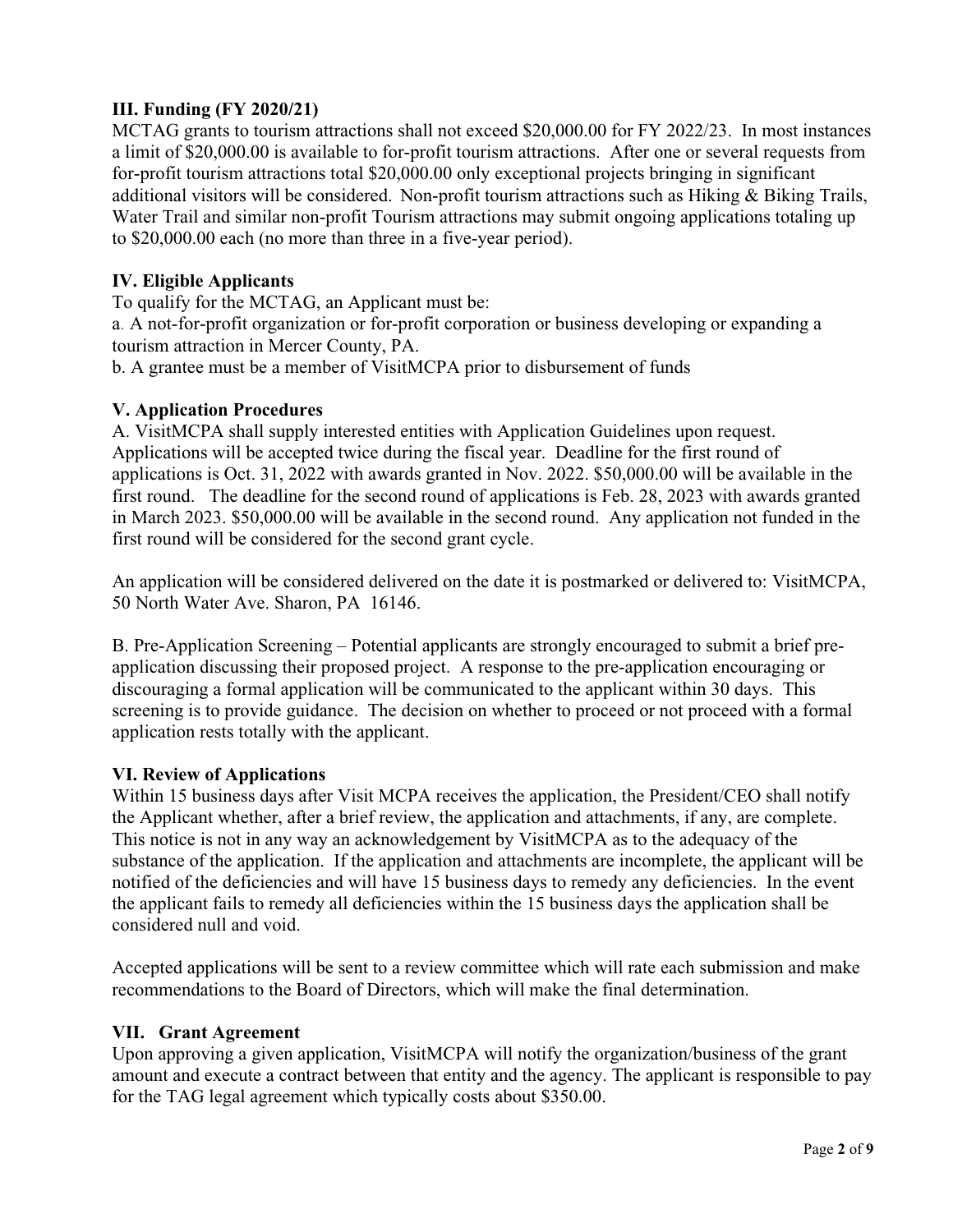## **VIII. Disbursement of Grant Funds**

Grantee must **first** expend the full amount of their matching portion of the project from the approved application prior to any funds being disbursed by VisitMCPA. Proof of expenditure will need to be provided to VisitMCPA. The tourism attraction development grant will be disbursed with a performa invoice or invoice for the remaining amount once the grantees matching funds have been spent.

## **IX. Reports**

The grantee will be responsible for submitting a closeout report. Copies of original vendor invoices showing the actual matching and grant costs incurred, the check number, and date of the check corresponding to the invoices shall be submitted to VisitMCPA with the closeout report. Completion of the project must be one year following the award unless an extension is requested and approved.

## **X. Recognition**

The grantee must acknowledge VisitMCPA as a sponsor of the project. All construction related projects that are funded through this Program must include a sign displayed at the project site stating

"This project was partially funded by a Grant from VisitMercerCountyPA." The grantee shall prominently acknowledge the participation of VisitMCPA in all press releases, publications and promotional materials presented to the media or otherwise disseminated or published concerning the project. Failure to comply with this request may affect the applicant's future funding.

## **XI. Eligible Projects and Activities include:**

Projects and activities eligible for funding include, but are not limited to, the following: A. Capital Projects – land acquisition, construction, expansion or acquisition of buildings B. Interpretive Programs – creation and implementation of interpretive programs C. Exceptional new projects that would generate overnight stays.

## **XII. Ineligible Projects and Activities**

Projects and activities ineligible for funding include, but are not limited to, the following: A. Debt refinancing B. Contingency funding C. Staff D. Operating expenses E. Administrative expenses

## **XIII. Matching Funds**

The grantee shall provide matching funds to the total Project costs which are identified in the application budget. Matching funds must be cash.

## **XIV. Application Evaluation and Selection Process- Tourism Attractions Capital Projects**

VisitMCPA's internal review (TAG) committee shall conduct an evaluation of each application. The criteria used in determining whether an application will be considered for a grant award include, but are not limited to, the following:

1. Will the Project be a viable tourism attraction drawing visitors from another State or from a distance of 50 miles or more?

2. Is the tourism attraction currently marketed or going to be marketed to potential visitors from another State or at least 50 miles from Mercer County?

3. Does the Project demonstrate how it will increase visitation, length of stay, and/or tourism expenditures?

4. Does the Project include adequate tracking and evaluation measures?

5. Will the project generate a Return on Investment (ROI) for the County within three years?

6. Does the Project demonstrate the potential for sustainable economic growth and job creation, or a significant impact on the area's overall tourism efforts?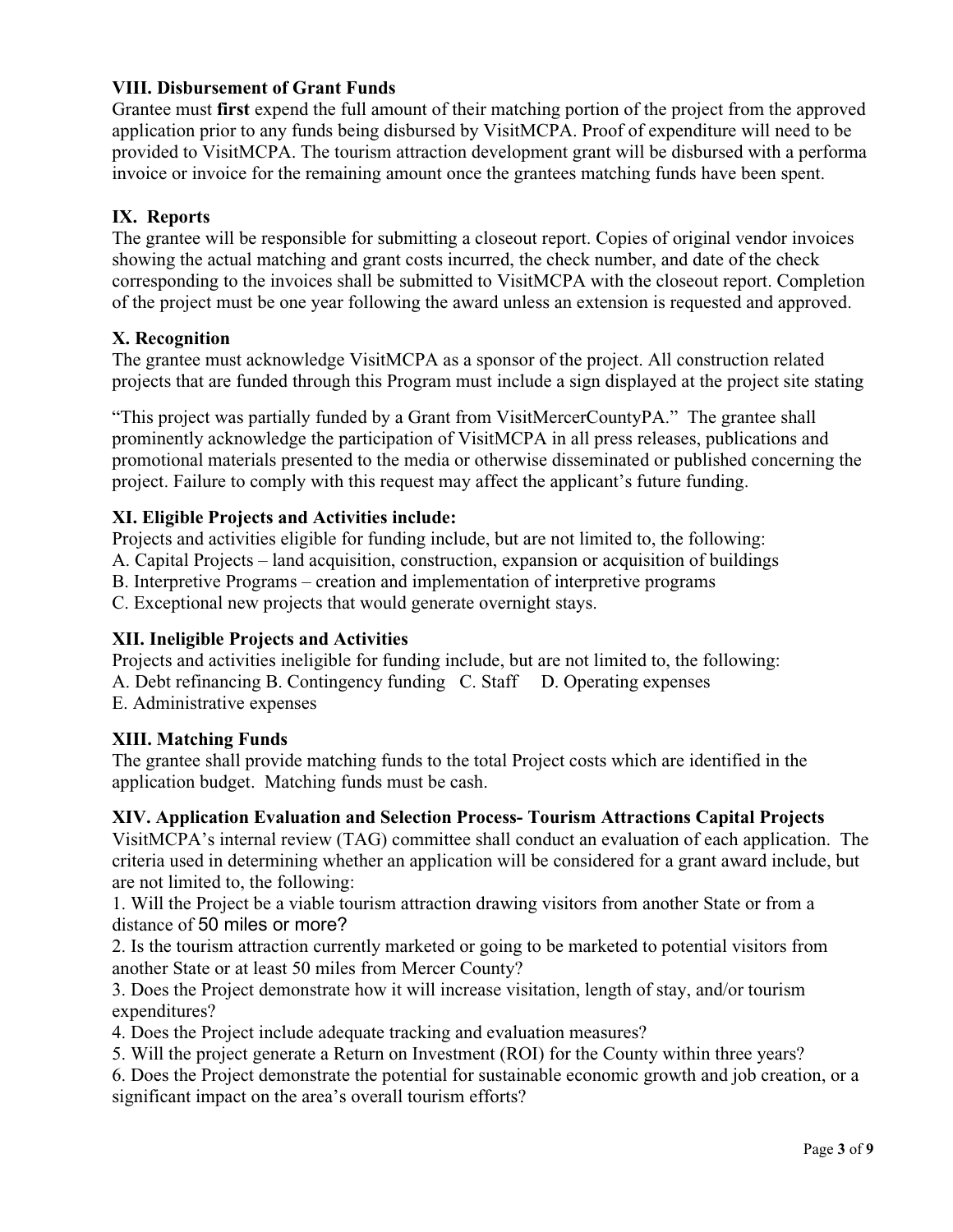Each of the above criteria will be rated with 100 points possible. An application must receive a minimum of **70** points to be considered eligible for funding. The review committee will forward all eligible applications together with its recommendations to the VisitMCPA Board of Directors for final determination.

# **Requests for exceptions to this policy will need to be reviewed by the Board of Directors**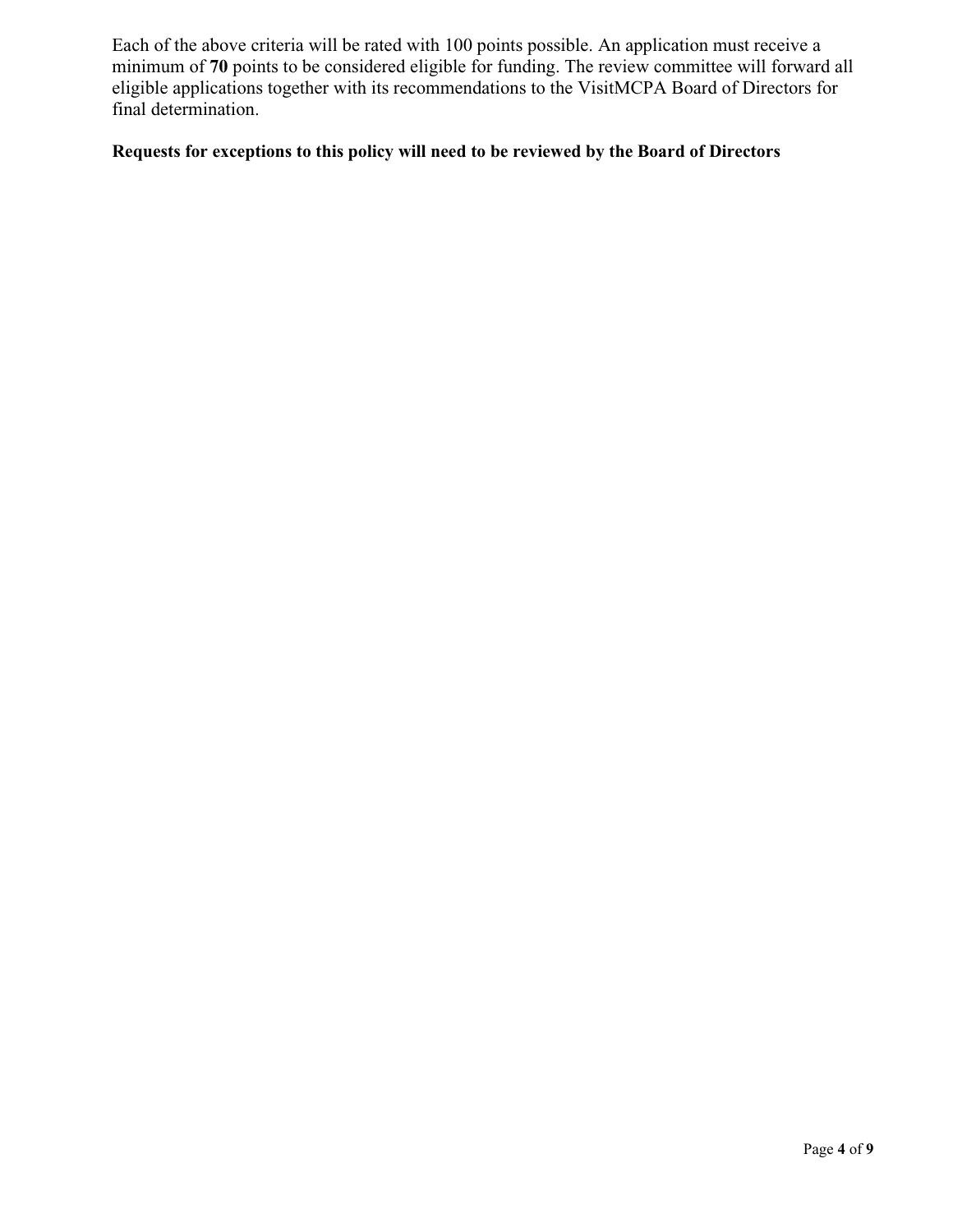# **VisitMercerCountyPA Tourism Attraction Development Grant Application**

**COVER PAGE (This sheet must be completed by all applicants)**

| 1. Applicant Organization:                                                                                                                                                                 |
|--------------------------------------------------------------------------------------------------------------------------------------------------------------------------------------------|
| <b>Authorized Official (Name and Title:</b>                                                                                                                                                |
|                                                                                                                                                                                            |
| <b>Address:</b>                                                                                                                                                                            |
| State:______________<br>Zip:______________________                                                                                                                                         |
| <b>Daytime Telephone:</b>                                                                                                                                                                  |
|                                                                                                                                                                                            |
| Location of Attraction (Street Address if applicable, otherwise a description of<br>location):                                                                                             |
| 2. Applicant's                                                                                                                                                                             |
| 3. Applicant Organization Status: Not-For-Profit For-Profit                                                                                                                                |
| 4. Project Contact Person:                                                                                                                                                                 |
|                                                                                                                                                                                            |
| 5. Project                                                                                                                                                                                 |
| 6. Anticipated project initiation and completion dates:<br>From:<br><u> 1989 - Johann Harry Barn, mars ar yw y cynnwys y cynnwys y cynnwys y cynnwys y cynnwys y cynnwys y cynnwys y c</u> |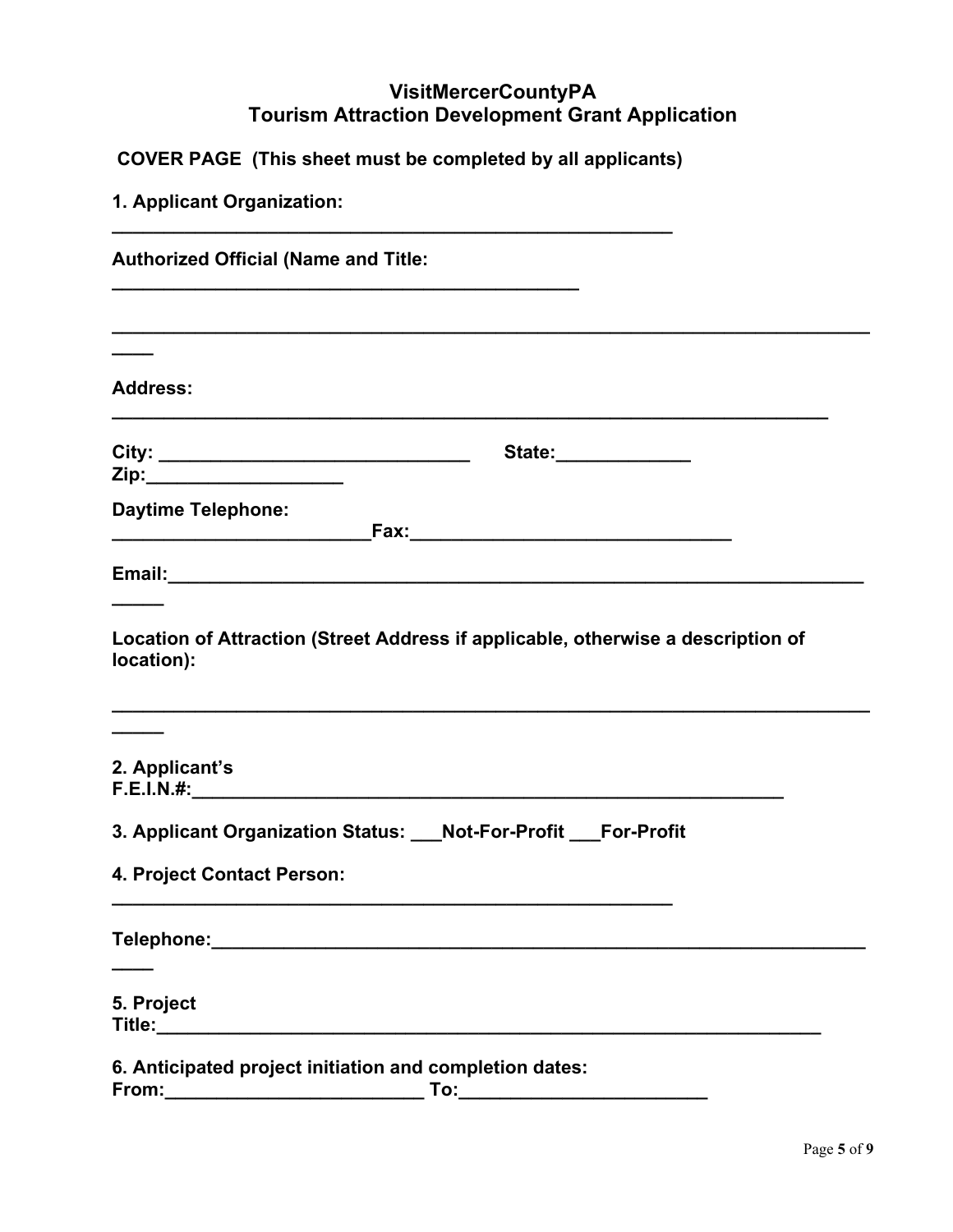**7. Total Cost of Project: \$ \_\_\_\_\_\_\_\_\_\_\_\_\_\_\_\_\_\_\_\_Grant Request: \$** 

**\_\_\_\_\_\_\_\_\_\_\_\_\_\_\_\_\_\_\_\_ (As Reflected on Itemized Budget)**

**8. Anticipated employment positions created by project if applicable: Full Time \_\_\_\_ Part Time\_\_\_\_**

**To the best of my knowledge and belief, information in this application is true and correct,**

**and the governing body of the Applicant Organization has duly authorized this document.**

**\_\_\_\_ Signature of Authorized Official/Title/Date:** 

> **VisitMercer CountyPA Tourism Attraction Development Grant Application Tourism Attractions Capital Projects**

**\_\_\_\_\_\_\_\_\_\_\_\_\_\_\_\_\_\_\_\_\_\_\_\_\_\_\_\_\_\_\_\_\_\_\_\_\_\_\_\_\_\_\_\_\_\_\_\_\_\_\_\_\_\_\_\_\_\_\_\_\_\_\_\_\_\_\_\_\_\_\_\_\_**

*The following 12 items must be addressed by tourism attractions seeking funding. Responses are scored so it is important that you answered each item completely. See score sheet on page 8.*

**NOTE: Each of the following numbered Application sections (1-12) must be addressed on separate sheets of paper and attached to the Application Cover Page.**

**1. PROJECT DESCRIPTION:** Describe the proposed Project clearly and concisely. State the goal, strategy, and the target audience. Describe how this Project will increase visitation, length of stay, and/or tourism expenditures from visitors outside a 50-mile area.

**2. BUDGET CATEGORY BREAKDOWN:** Describe the use of funds being requested on the budget sheet, explaining how the money will be spent. The budget must be submitted in a Budget Grid Format (see sample budget format). Each project category must provide an itemized budget that lists the requested eligible budget items pertaining to the Project and documented with supporting vendor attachments.

**3. MARKETING ATTRACTION:** Describe the current promotional efforts for the attraction as well as the anticipated efforts to advertise the attraction to another State or outside a 50 mile area.

**4. EVALUATION MEASURES:** Describe the methods to be used to track the success of this Project.

**5. HOURS OF OPERATION:** Detail the attraction's current or proposed schedule of operation (days and hours) that it will be open to the public. Describe the source of funding for personnel to staff and operate the attraction.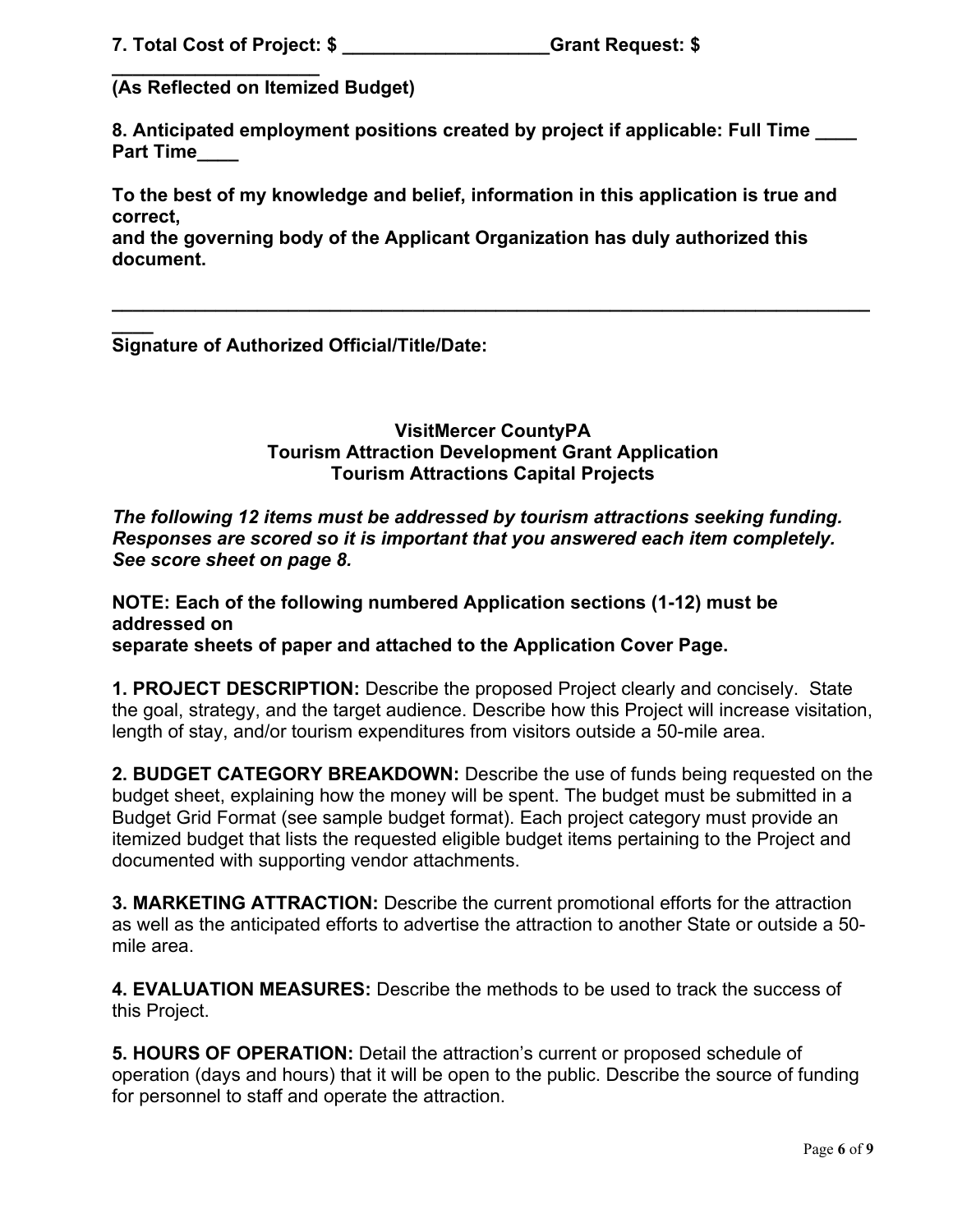**6. RETURN ON INVESTMENT:** Describe how this Project will increase expenditures from additional visitors generating a Return on Investment (ROI) for the County within three years.

**7. SUSTAINABLE ECONOMIC GROWTH POTENTIAL:** Demonstrate the potential for sustainable economic growth and job creation or the significant impact on the area's overall tourism efforts that will occur as a result of this development. Provide the number of jobs this Project is expected to create. How will the County benefit from Project? Preference will be given to Projects that demonstrate the greatest potential for significantly increasing overnight stays and travel into and throughout Mercer County.

**8. HISTORY OF THE APPLICANT'S TOURISM EFFORTS:** Provide a description of the Applicant's tourism efforts, including any public financial assistance received or private efforts utilized to generate increased tourism travel to the location.

**9. PROJECT IMPLEMENTATION SCHEDULE:** Provide a list of the time lines for major project milestones and/or activities including the start and end date of each major activity (month and year).

**10. LAND AND BUILDING INFORMATION (if applicable):** For land and/or building acquisition, an appraisal performed by a Member of the Appraisal Institute (MAI) and a copy of the purchase option or agreement must be provided. For building construction or renovation, copies of contractor's bids must be submitted on bidder's letterhead.

# **11. DESCRIPTION OF MACHINERY AND/OR EQUIPMENT (if applicable):**

Identify major equipment to be acquired with grant and/or match funds, and provide copies of bids on bidder's letterhead or selected vendor's quotes/estimates if bids are not required. **New Machinery and/or Equipment:** Attach a copy of vendor's cost estimates or provide copies of bids on bidder's letterhead.

**Used Machinery and/or Equipment:** Attach an appraisal demonstrating that the fair market value is consistent with the purchase price.

**Installation or Moving of Machinery and/or Equipment:** Attach written cost estimates on vendor's letterhead or provide copies of bids on bidder's letterhead.

**12. LETTERS OF FINANCIAL COMMITMENT:** List the source(s) and amount(s) of local or private matching funds in the form of specific commitment letters. Loan commitment letters from financial institutions must have language indicating the loan amount, the specified term and interest, collateral, conditions pertaining to the loan, and the fact that the loan is approved. If the matching source is an individual, evidence of available assets such as balance sheets, financial banking statements, stock dividends must be provided or it will not be considered as matching commitment

Sample Budget Format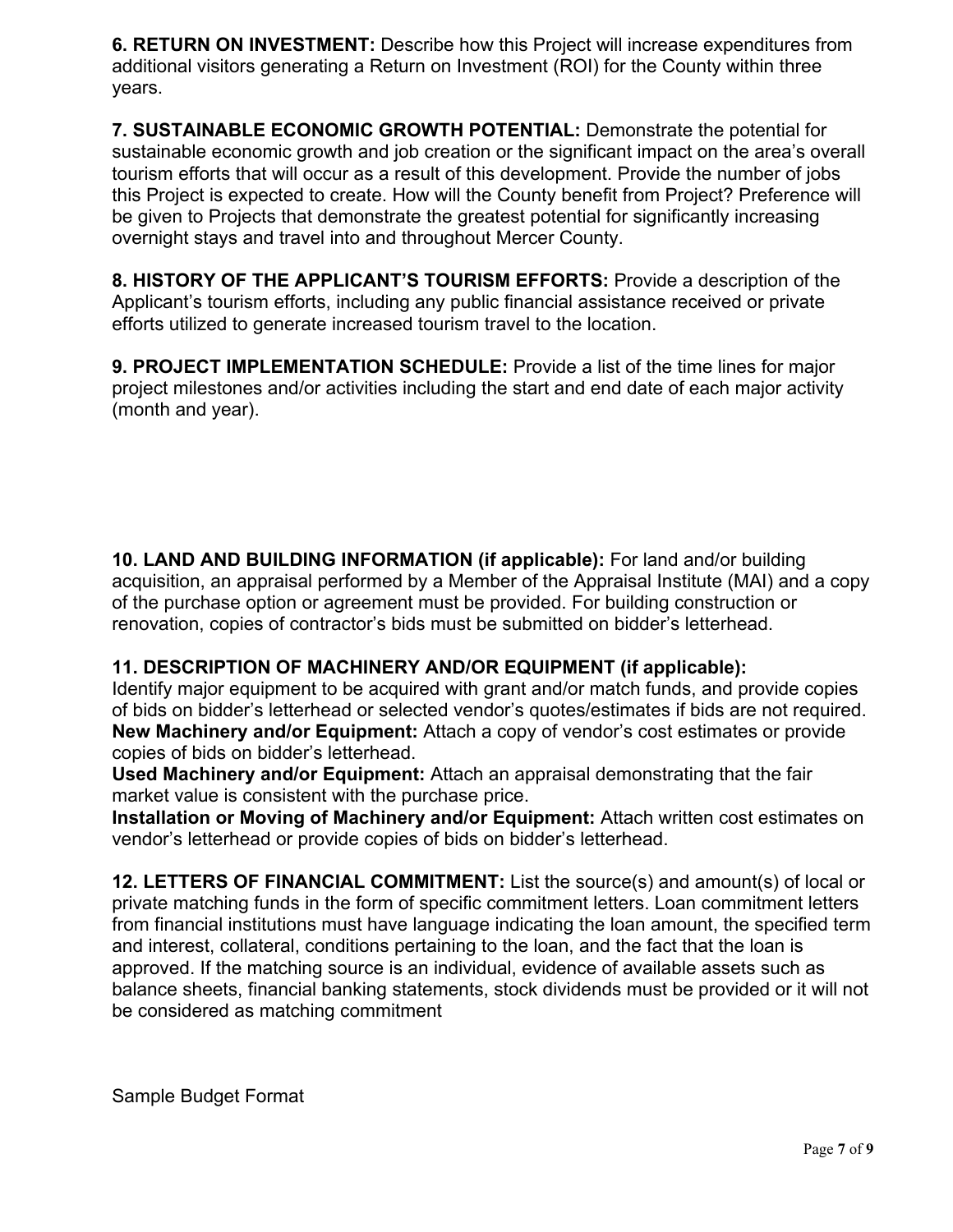| <b>Item Description</b>          | Grant     | Match     | Total     |
|----------------------------------|-----------|-----------|-----------|
| $(4)$ Exhibits for               | 10,000.00 | 10,000.00 | 20,000.00 |
| Underground                      |           |           |           |
| <b>Railroad Tour</b>             |           |           |           |
| Interpretative panels   7,000.00 |           | 7,000.00  | 14,000.00 |
| for three sites                  |           |           |           |
| <b>Total Project Cost</b>        | 17,000.00 | 17,000.00 | 34,000.00 |

|                | <b>Evaluation Worksheet</b>                                                                                                                                    | <b>Points</b><br>scored<br>in each<br>category | <b>Total Points</b> |
|----------------|----------------------------------------------------------------------------------------------------------------------------------------------------------------|------------------------------------------------|---------------------|
|                | Will the Project be a viable tourism attraction<br>drawing visitors from another State or from a<br>distance of 50 miles or more                               |                                                | 30 points available |
|                |                                                                                                                                                                |                                                |                     |
| $\overline{2}$ | Is the tourism attraction currently marketed or<br>going to be marketed to potential visitors from<br>another State or at least 50 miles from Mercer<br>County |                                                | 20 points available |
|                |                                                                                                                                                                |                                                |                     |
| 3              | Does the Project demonstrate how it will increase<br>visitation, length of stay and /or tourism<br>expenditures                                                |                                                | 10 points available |
|                |                                                                                                                                                                |                                                |                     |
| 4              | Does the Project include adequate tracking and<br>evaluation measures?                                                                                         |                                                | 10 points available |
|                |                                                                                                                                                                |                                                |                     |
| 5              | What is the projected Return on Investment (ROI)<br>for the County within three years?                                                                         |                                                | 10 points available |
|                |                                                                                                                                                                |                                                |                     |